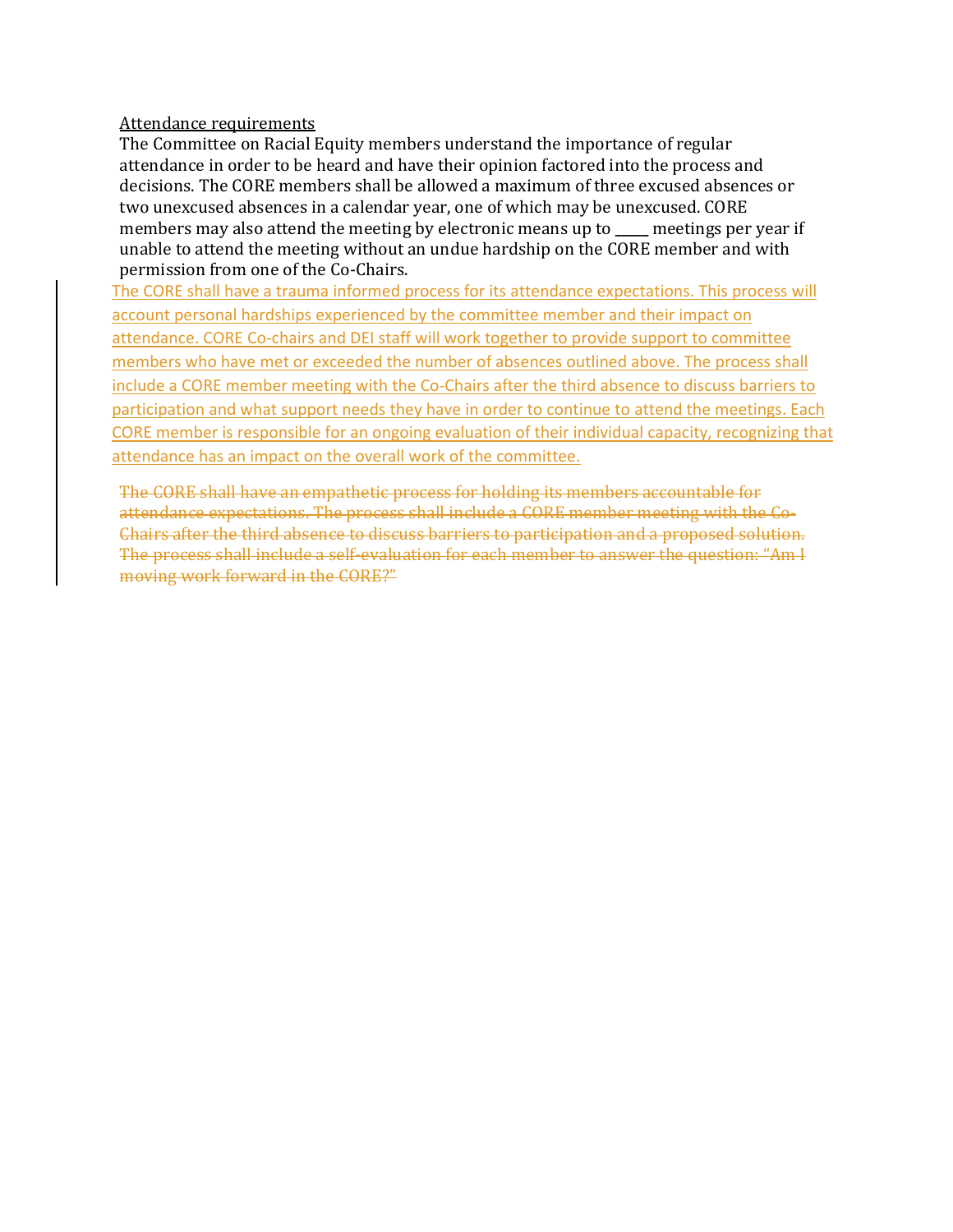• If neither of the Co-Chairs are in attendance at the CORE meeting, the longest termed CORE member will preside over the meeting.

## **Article VI GOVERNANCE**

## Annual work plan and reporting

The CORE shall establish an annual work plan outlining the activities, deliverables and timelines it hopes to achieve each year. The CORE co-chairs shall lead the committee in reviewing progress on work plan implementation twice each year. The results of the work plan review shall be used to make course corrections and to inform the creation of the following year's work plan.

The CORE shall provide written and oral reports to Metro Council on the following items:

- Implementation of Metro-wide Strategic Plan goals, objectives and action items
- Successes, challenges and adjustments in the implementation of the Strategic Plan and department- and venue-specific action plans
- Development and implementation of evaluation measures for the Strategic Plan at the goal, objective and action item levels

The CORE shall make at least one annual presentation on the results of the committee's work to the Metro Council. This presentation will take place during a Metro Council work session scheduled toward the end of each calendar year.

CORE structure to fulfill its purpose

The CORE may establish subcommittees in order to fulfill the purpose for which the Committee was created by the Metro Council.

Decision-making process

The CORE will support an open, transparent and inclusive decision-making process. The Committee will strive to reach decisions through consensus. Consensus means that all parties can live with a recommendation, though they may not agree with it in its entirety. The Committee will consider and value minority or dissenting opinion, and provide a safe space for members to disagree and share their feelings. The specific mechanism for consensus will be determined later.

If consensus is not achievable in a specific decision, the CORE members will make decisions by simple majority voting.

When decisions are made by the CORE, Metro staff shall capture the discussion, synthesize the comments and send all notes and materials back to the Committee in a timely manner. The CORE shall operate in a way that demonstrates appropriate and timely decision-making. The CORE subcommittees shall make recommendations or proposals to the full Committee as appropriate. The CORE shall consider the subcommittees'

4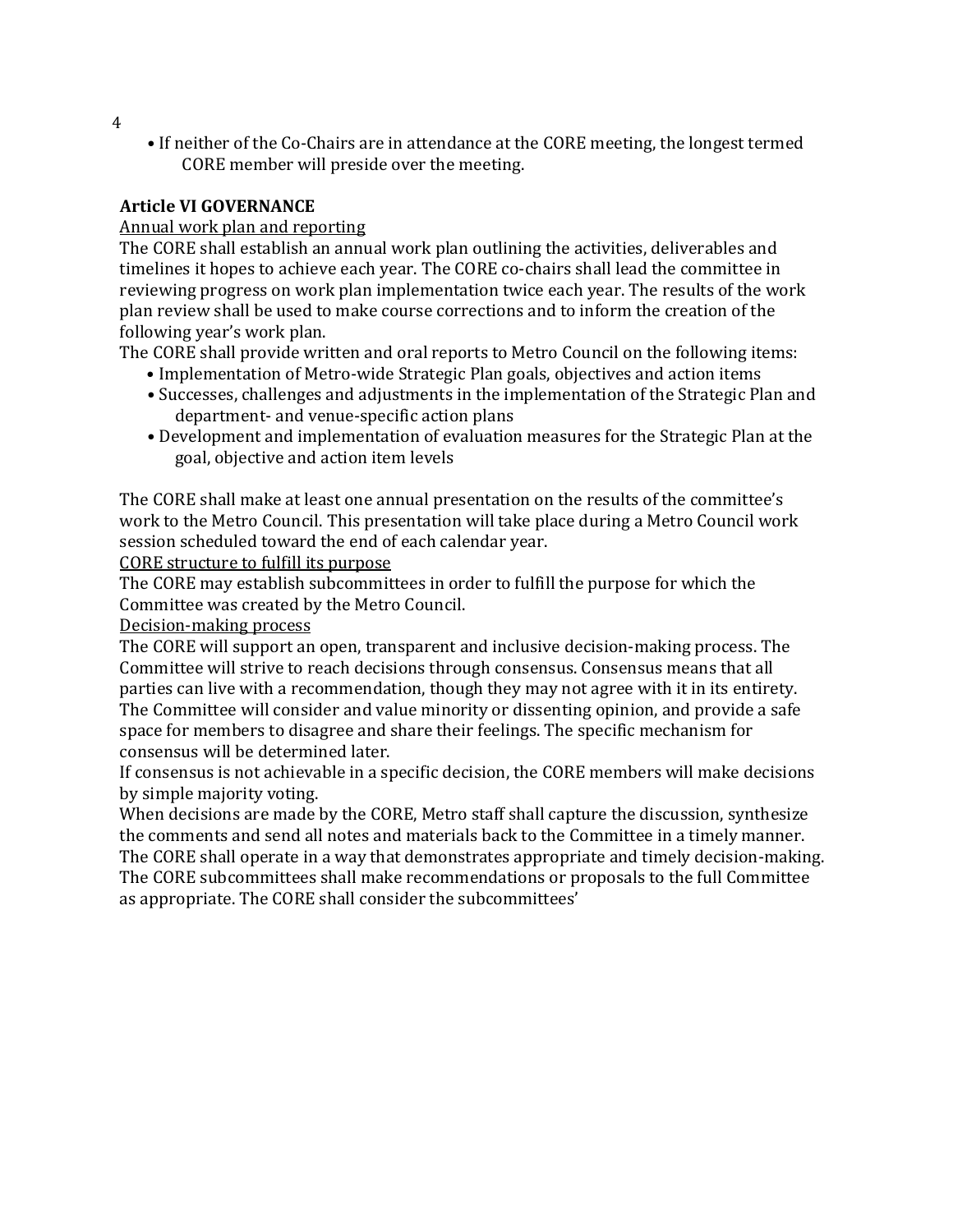5

recommendations and proposals and make decisions about them.

Quorum

Quorum for the CORE to make decisions will be half of its regular voting members plus one. WhenSince the maximum voting membership of the CORE is fifteen, a quorum is nine voting members.

Manner of voting

The CORE shall follow Robert's Rules of Order for any decisions that requires a vote. An affirmative vote shall require a majority of voting members present at the meeting. Amendment of by-laws

The CORE shall be responsible for the approval and maintenance of its by-laws. After the approval of the original by-laws, the document will be reviewed once per year, on the CORE meeting closest to the anniversary of the by-laws approval. As part of the by- laws review, the CORE shall decide whether to amend the by-laws according to the Committee's decisionmaking process.

CORE members shall be able to request changes to the by-laws, outside of the annual review process. Committee members shall work with the CORE co-chairs to bring any bylaws amendment requests for the full Committee consideration at its regular meetings.

# **Article VII MEETINGS**

Schedule of meetings

The CORE shall have general CORE meetings every month unless a subcommittee meeting takes place in which case the Co-Chairs shall decide whether to hold a general meeting of the CORE. In order to effectively conduct its work, the CORE agrees to the following operating principles to guide its meetings and decision making process:

- We will work to make CORE meetings a safe space for members and other participants
- We will value communications that allow for differences in perspectives
- We will acknowledge the power differential among members and work to minimize it while conducting the work of the CORE
- We will promote openness to facilitate honest communication
- We will respect each other by focusing on issues and ideas, not individuals
- We will listen to learn and to understand
- We will be committed to staying engaged in the work of the CORE

## Meeting logistics

While it is preferred that committee members attend meetings in person, members will have the following options for participation (determined in advance of meetings, allowing Metro staff time to accommodate meeting needs):

- Conference calls
- Video conferencing
- Meeting at other locations beyond Metro to accommodate committee members in other parts of the region